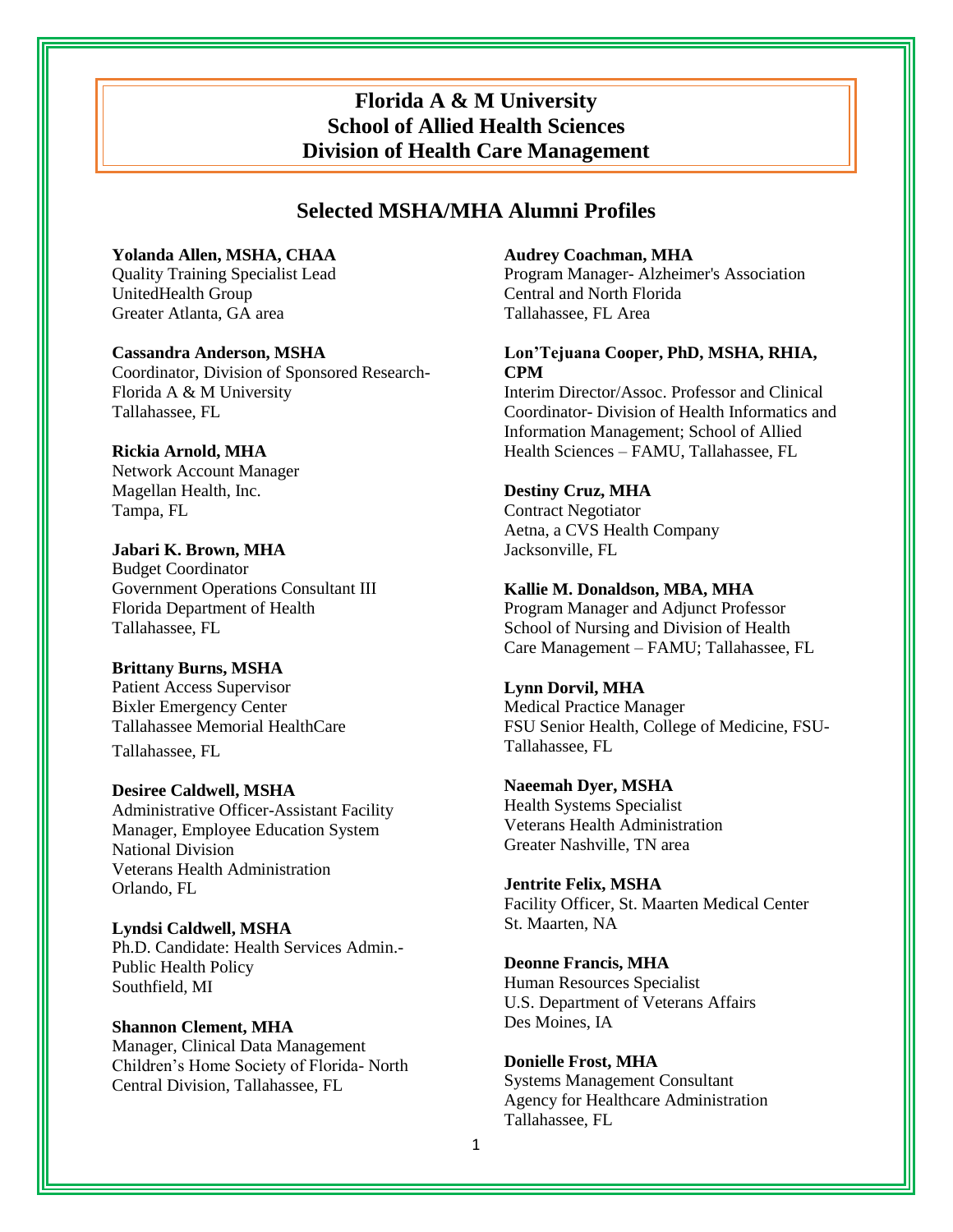**LaToya Fryson, MSHA, MHL**  Director of Admissions & Community Development- Gulf Coast Healthcare/ Brynwood Health & Rehab- Monticello, FL

**Erin Gardner, MSHA**  Public Health Advisor U.S. Dept. of Health & Human Services Rockville, MD

**Amina Gomango, MHA**  Dental Management Trainee Heartland Dental, Orlando, FL

**Candace Hemphill, MSHA**  Health Services and Facilities Consultant Agency for Health Care Administration Tallahassee, FL

**Maya Jackson Moye, MSHA**  Senior Director- Cigna Health Plano, TX Area

**Jonathan Jean-Marie, MSHA, FACHE**  Vice President & Administrator Loma Linda University Medical Center Loma Linda, CA

**Jamie Jean-Paul, MSHA** Administrative Specialist FSU Senior Health, College of Medicine, FSU-Tallahassee, FL

**Lt. Victor Johnson, Jr. MHA**  Medical Readiness Flight Commander U.S. Air Force, Hurlburt Field AFB Greater Pensacola, FL Area

**Lerenda Johnson, MSHA**  Hospital Administrator Kindred Healthcare- Los Angeles, CA

**Shunteria Joseph, MSHA, CPHRM** Interim Director, Patient Safety Palms West Hospital Limited Partnership West Palm Beach, FL

**Jasline Knox, MSHA**  Executive Assistant to the Deputy Network Director VISN 5 Department of Veterans Affairs Linthicum Heights, MD

**Johnathan Leonard, MSHA, LSSGB** 

Senior Project Manager United Health Group Houston, TX

**Princess Likely, MSHA**

Coordinator, Statistical Research Florida A&M University Tallahassee, FL

# **Bresha Lipscomb, MSHA**

Business Analyst CBO-Office of Community Care- Systems Engineering Management Veterans Health Administration Denver Field Office (virtual employee) Tallahassee, FL

#### **LaTonya McCloud, RRT, MSHA**

Patient Experience Coordinator Capital Regional Medical Center Tallahassee, FL

### **Tikia D. McGhee, MSHA**

Investigator: Bureau of Emergency Medical Oversight; Florida Department of Health Tallahassee, FL

#### **Stephani Morehead, MSHA**

Clinical Reporting Manager UnitedHealth Group Orange Park, FL

#### **Asma Odeh, MHA**

Healthy Schools Coordinator Florida Department of Health Tallahassee, Florida

#### **Sherrick Orie, MSHA, LSSBB**

Vice President of Operations Cardinal Health, Greater Chicago, IL Area

**Leeanne Peoples, MSHA** Medical Healthcare Program Analyst Agency for Health Care Administration Tallahassee, FL

**Felicia Roberson, MHA** Management Review Specialist/SHO (Supervising Hearing Officer) Division of Disability Determinations Florida Department of Health Tallahassee, FL